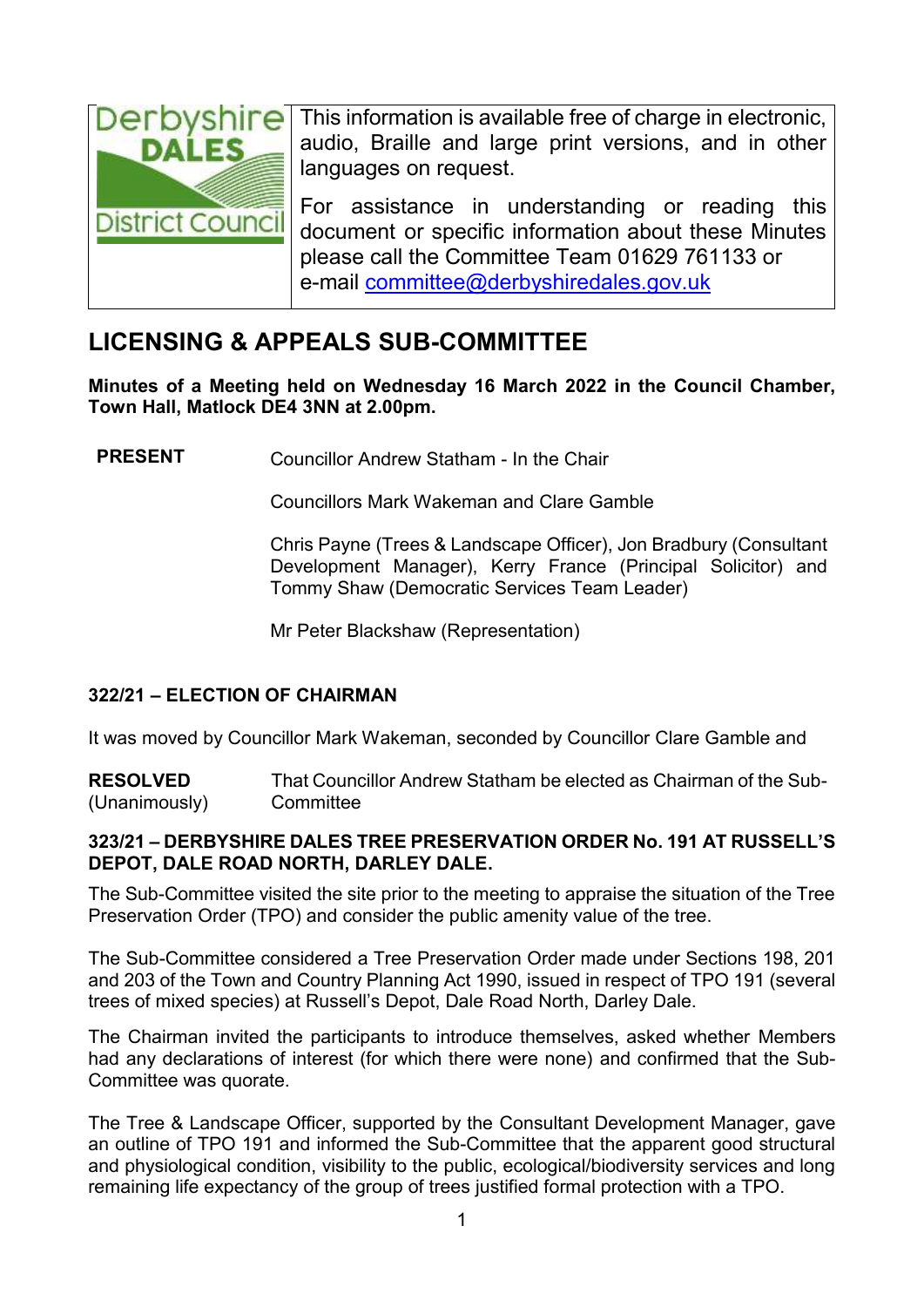The Tree & Landscape Officer, supported by the Consultant Development Manager, further informed the Sub-Committee that the justification for the TPO, without modification, was to protect the public amenity of the trees being considered and their contribution to the character and appearance of the area.

The Sub-Committee and the other parties were afforded an opportunity to raise any questions or request clarification of the Tree & Landscape Officer's report.

The Sub-Committee then heard objections to the TPO from Mr Blackshaw.

The Sub-Committee had the opportunity to ask a question or request clarification of any points made by those making objections.

The Tree & Landscape Officer and Consultant Development Manager were also afforded the opportunity to ask a question or request clarification of any points made by those making objection.

The Tree & Landscape Officer and Consultant Development Manager were then requested to sum up and give a short summary of the TPO.

All parties were afforded an opportunity to request clarification of any points.

The Sub-Committee members confirmed that they had sufficient information to make a decision and withdrew into private session to discuss their findings.

#### **324/21 – DECISION**

The Sub-Committee resumed in public session.

It was moved by Councillor Clare Gamble, seconded by Councillor Mark Wakeman and

**RESOLVED** (Unanimously) The Sub-Committee having considered all the evidence put before it, the Sub-Committee determined:

That the appeal of TPO 191 be dismissed.

#### **Reason(s) for Decision**

The Sub-Committee considered that the group of trees made a significant contribution to the areas' public amenity and required protection due to risk of potential harm from proposed development.

**Chairman:** \_\_\_\_\_\_\_\_\_\_\_\_\_\_\_\_\_\_\_\_\_\_\_\_\_\_\_\_\_\_\_\_\_\_\_\_\_\_\_\_\_\_\_\_\_\_\_\_\_\_\_\_\_\_\_\_\_\_\_\_\_

**Date:** 16/03/2022

**Meeting Closed:** 3:17pm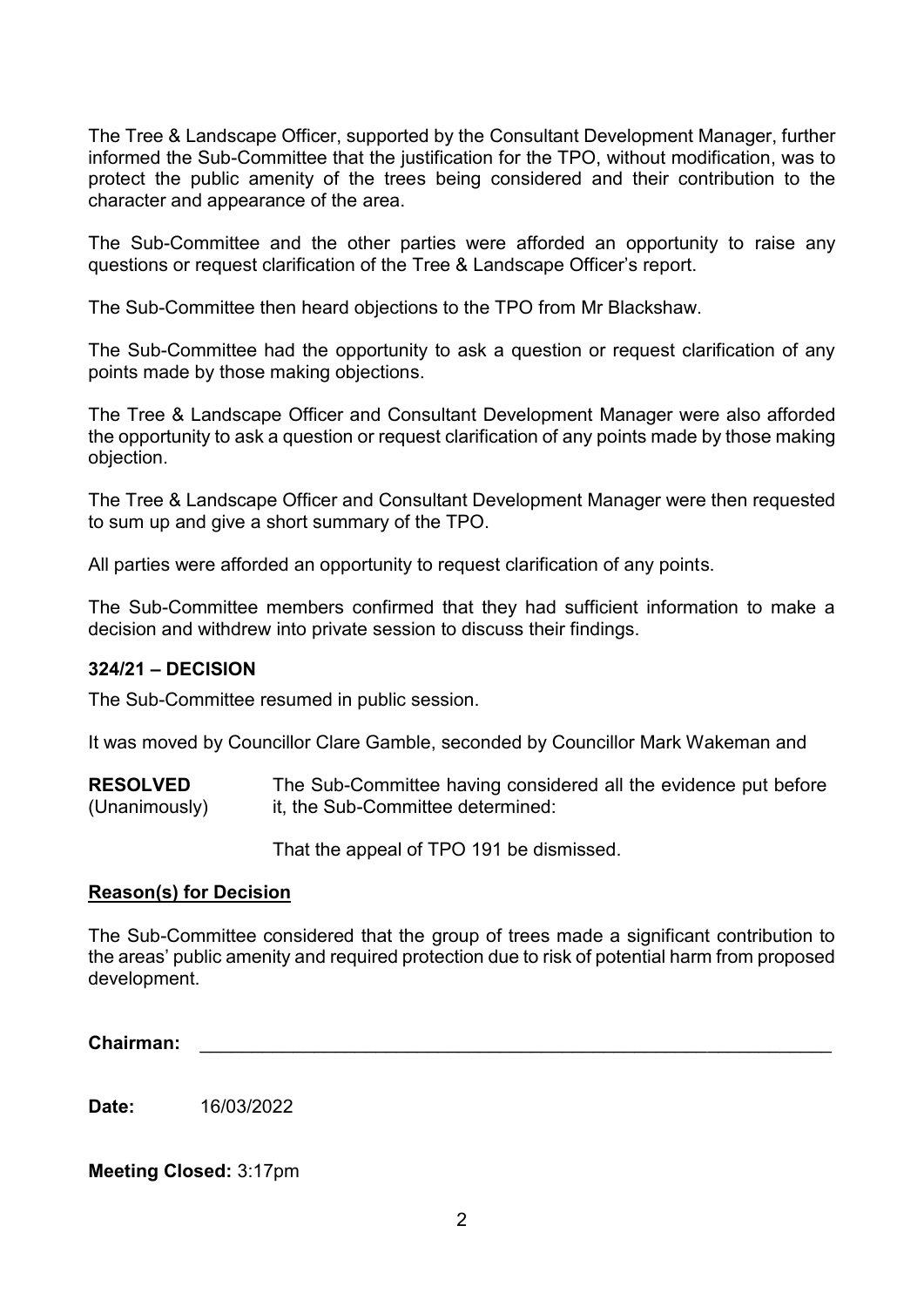

# **Decision Notice**

# **LICENSING & APPEALS SUB-COMMITTEE**

## *Site visit made on 16 March 2020*

### *Councillors Andrew Statham, Clare Gamble and Mark Wakeman*

### *Decision date 16th March 2020*

| <b>Appeal</b> | TREE PRESERVATION ORDER  <br>No. 191 | <b>TREES at Russell's Depot, Dale</b><br><b>Road North, Darley Dale</b> |
|---------------|--------------------------------------|-------------------------------------------------------------------------|
|               |                                      |                                                                         |

- $\triangleright$  This hearing by the Licensing and Appeals Sub Committee was, in accordance with the Council's constitution, to consider and determine objections made against Tree Preservation order No 191 as it was not been possible to reach agreement between the objectors and the authority.
- $\triangleright$  The hearing was to determine whether Tree Preservation Order should be confirmed, with or without modification.
- $\triangleright$  Tree Preservation Order 191 was made on the 02<sup>nd</sup> November 2021 by Derbyshire Dales District Council.
- $\triangleright$  The Order included a group of approximately 17 trees referenced within the area noted as G1 within the order being of mixed species description of each tree and a location where the tree was situated. Additionally within in the order is a map detailing the position of each of the G1 area subject of the order numbered 191
- $\triangleright$  Within the order was a notification that any objections to the order was to be received in writing no later than 16<sup>th</sup> December 2021.
- $\triangleright$  Any objection was to be Regulation 6 of the Town and Country Planning Act (Tree Preservation (England) Regulation 20212 compliant and a copy of Regulation 6 was appended to Order 191.
- An objection was received on the 11<sup>th</sup> November 2021 detailing their reasons for objection
- $\triangleright$  The Sub Committee was presented with the evidence as follows.